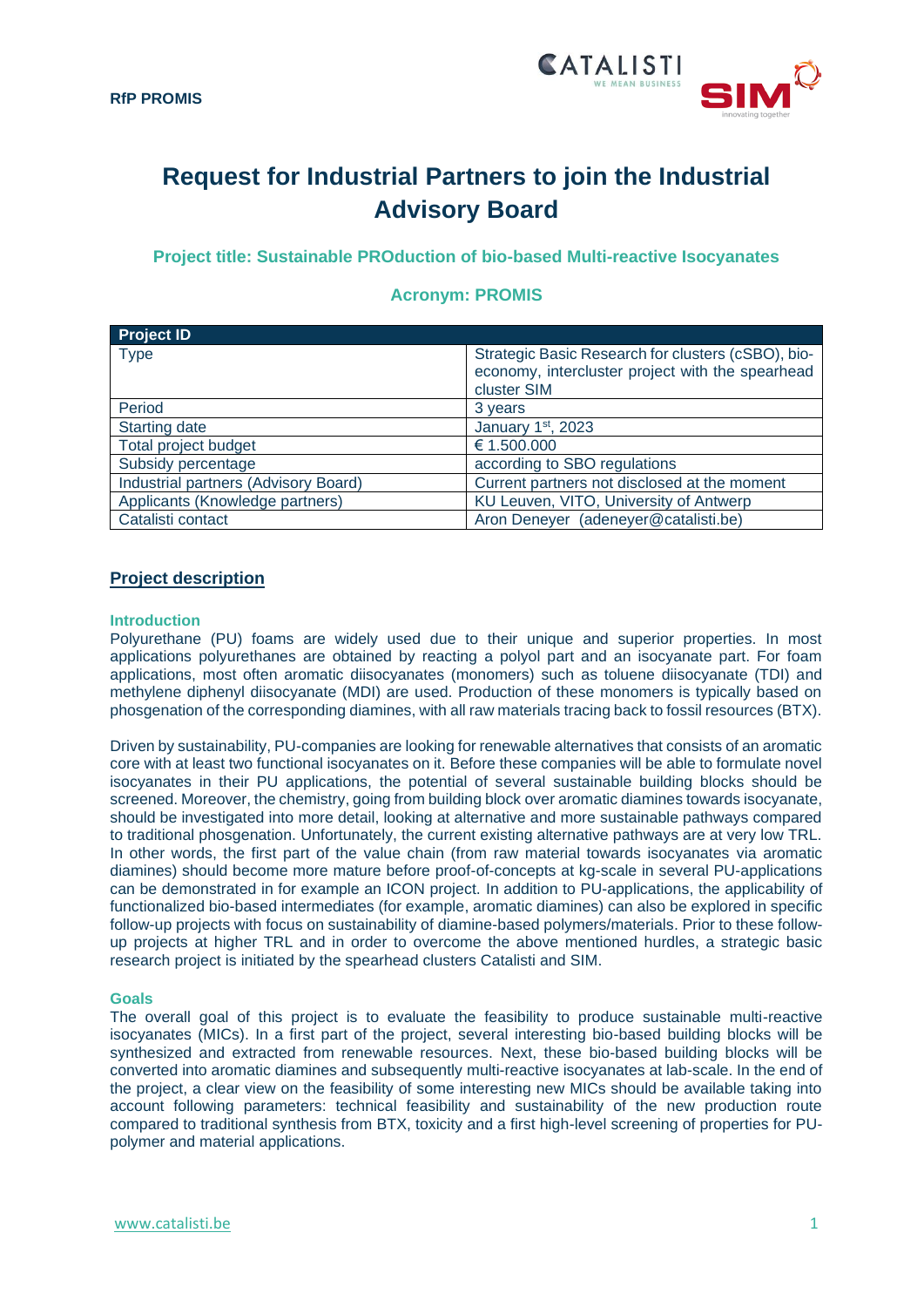## **RfP PROMIS**



The purpose of this project is to have a strong blend of expertise covering the first (bio-based building blocks) and middle part (chemistry going from building block via aromatic diamines towards isocyanates) of the PU-polymers and materials value chain.

#### **Request**

**To foster interaction with the industry, the project partners are looking for companies that wish to be involved in this cluster strategic basis research (cSBO) project as part of an advisory committee.**

#### **More specific, the project partners are searching for**

- industrial partners along the PU value chain, including PU raw material producers, PU polymer producers, PU formulation companies and PU recycling companies.
- **industrial partners interesting to convert and valorize functionalized intermediate building blocks (for example, aromatic diamines) for polymer and material applications.**

The primary role of companies during the pre-project phase is to tailor the project proposal to the actual needs of the companies and thereby maximise the likelihood of future utilisation of the results. During the project execution, a two-way dialogue between the researchers and the user field involved remains essential to achieve the targeted knowledge transfer from scientific research to concrete applications. The primary role of companies during the implementation phase is:

to assist the research from an economic point of view;

to assist in designing and preparing the translation of the results into concrete economic applications. During the cSBO project execution, companies may contribute as member of the advisory committee. In addition, they may prefer to undertake parallel R&D activities that are related to the subject of the SBO project at their own expense. In the latter option, the parallel R&D activities are not part of the SBO project. Companies may explore the possibility to obtain funding from the Agency for Innovation and Entrepreneurship

The Advisory Board is open to all interested companies, including companies established outside the Flemish region.

*Important notice: Companies that wish to be involved in this cSBO project, will need to be (at least) member of Catalisti and/or a member of SIM. For more information on membership and membership fees, please contact Aron Deneyer [\(adeneyer@catalisti.be\)](mailto:adeneyer@catalisti.be). In compliance to SBO regulations, the following requirements apply during the project implementation:*

- *All commercial members of the advisory committee are required to make a monetary contribution of minimum € 250/year in the case of an SME or minimum € 1,000/year in the case of a large enterprise or another organisation.*
- *A commitment to a substantive contribution and a time investment to participate in bilateral consultations with the project executors and/or meetings of the advisory committee.*

#### **How to reply to this request**

Please send an **email before 14 July 2022** to Aron Deneyer (adeneyer@catalisti.be) with [lgarciagonzalez@catalisti.be](mailto:lgarciagonzalez@catalisti.be) in CC, and **briefly describe your interest and potential contribution** to the project. After submission of your offer, you will be contacted for more information on the project contents, and a [Letter of Intent](https://catalisti.be/wp-content/uploads/2020/08/PROMIS_Letter-of-Intent-1.docx) and [Questionnaire](https://catalisti.be/wp-content/uploads/2020/08/PROMIS_Questionnaire_Valorisation-1.docx) will be provided to join the Advisory Board of the project. Feel free to contact Aron Deneyer (adeneyer@catalisti.be; +32 472 375 260) or Linsey Garcia-Gonzalez (lgarciagonzalez@catalisti.be; +32 479 45 04 26) or for any further questions you might have related to this request.

*Important notice: Partners that wish to participate in spearhead cluster-supported projects are required to be member of one of the spearhead clusters. For more information on membership and membership fees, please visit our [website](mailto:website) or contact* Aron Deneyer (adeneyer@catalisti.be)*.*